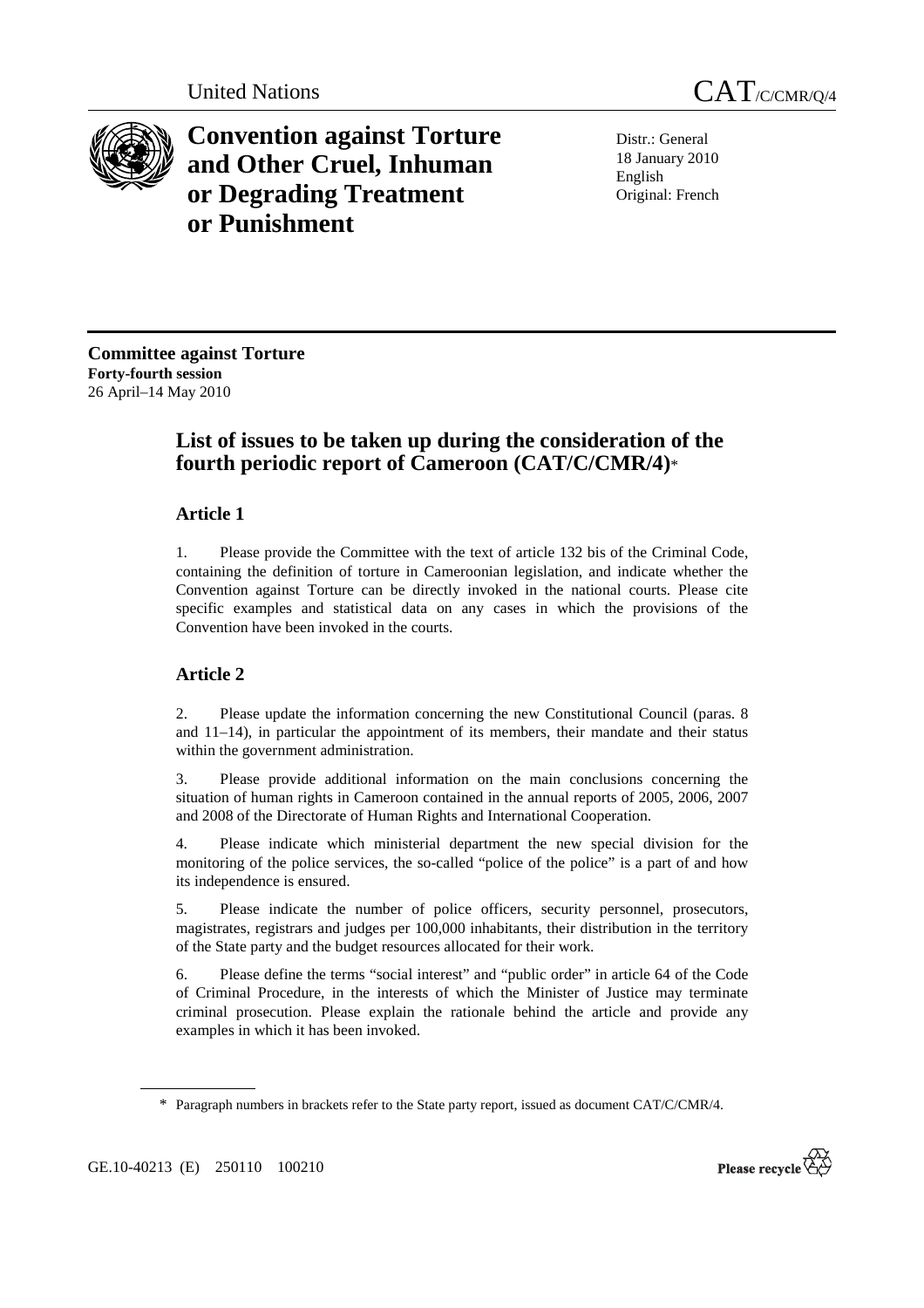7. Please provide information on any law or administrative measure that may limit safeguards for detainees, particularly the right to be heard by a judge as soon as possible, the initiative being taken, where necessary, of bringing a case before the courts, the right to contact family members or a person of one's choice and to inform them of the situation, and the right of access to legal counsel and an independent doctor from the outset of deprivation of liberty.

8. Please provide information on the conformity of the National Commission on Human Rights and Freedoms (CNDHL) with the Principles relating to the Status of National Institutions (Paris Principles, annex to General Assembly resolution 48/134), in particular on how its independence is ensured. What resources does the CNDHL have? Please also indicate how many investigations of allegations of torture have been started and what the findings have been. How have the CNDHL's recommendations been implemented?

9. Please inform the Committee about measures taken to combat the phenomenon of kidnappings and extrajudicial executions of journalists, political activists, etc.

#### **Article 3**

10. Please provide information on the authorities competent to take a decision to expel, return or extradite a person, the training they receive and the information made available to them to guide their decisions. Are the decisions of these authorities subject to appeal?

11. Please provide data, disaggregated by age, sex and nationality, for the years 2005, 2006, 2007 and 2008 concerning:

(a) The number of asylum requests registered;

 (b) The total number of asylum requests granted and the number of applicants whose requests were granted because they had been tortured or because they might be tortured if they were returned to their country of origin;

 (c) The number of forcible deportations or expulsions (please indicate how many of them involved rejected asylum-seekers);

(d) The countries to which these persons were expelled.

#### **Articles 4, 5 and 7**

12. Please indicate whether the legislation of the State party which establishes universal jurisdiction is applicable to offences under article 4 of the Convention.

13. Please indicate whether the State party has rejected, for whatever reason, requests for extradition from another State concerning a person suspected of having committed an act of torture. If so, please indicate the number of requests and rejections as well as the outcome of any prosecution that was instituted, including the sentences imposed and actually served.

# **Article 10**

14. Please provide information on the training given to, or planned for, including under the Istanbul Protocol, public officials and officers and medical personnel responsible for monitoring and treating persons who are arrested, taken into police custody, questioned or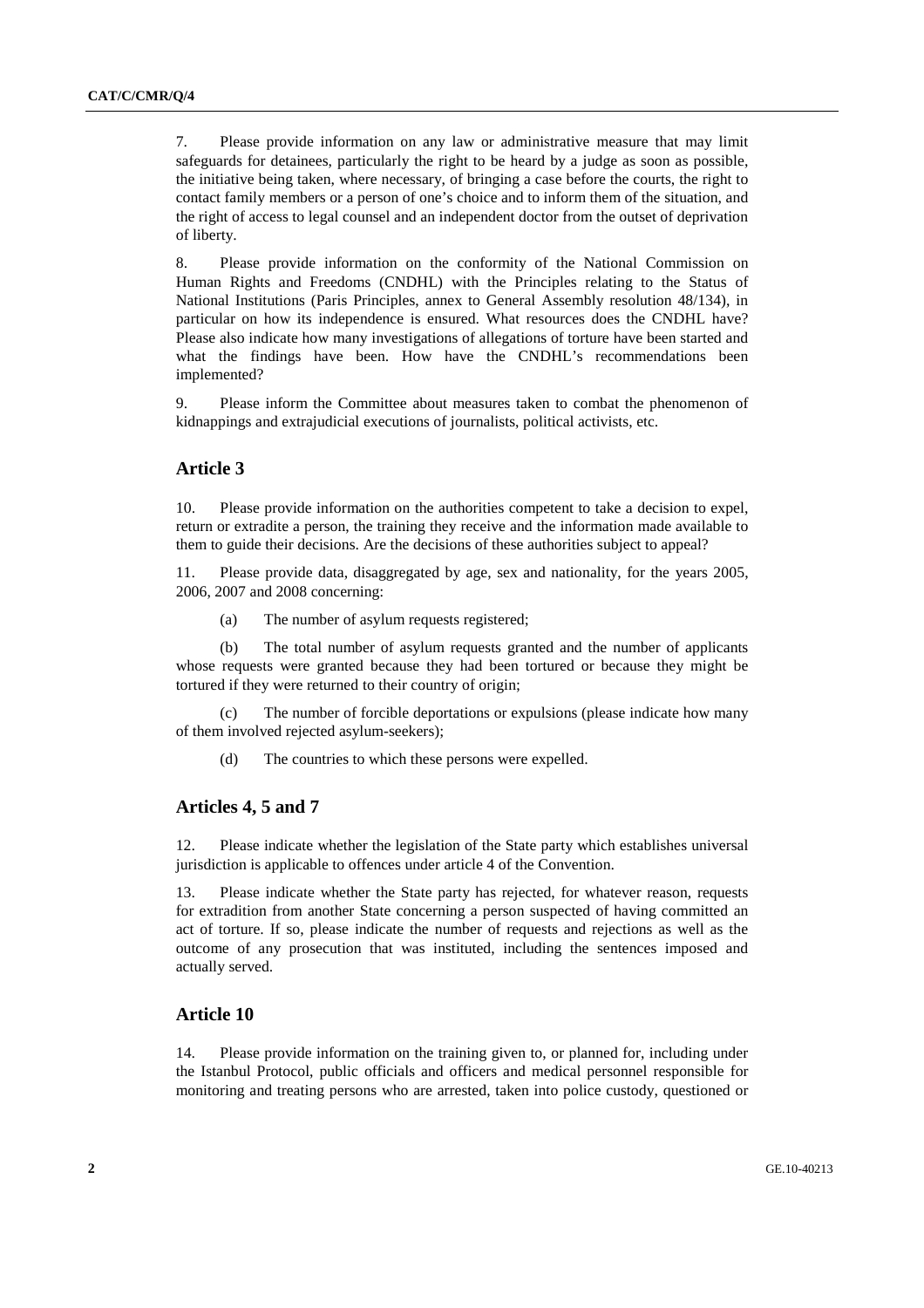detained, in order to ensure that they are able to detect the physical and psychological signs of torture.

15. Please also provide information on the results of the above-mentioned training programmes and on any studies conducted to assess their impact.

#### **Article 11**

16. Please provide information on the regulations, instructions and interrogation methods currently in effect in Cameroon. Please also indicate how often they are revised. Please provide more specific information on mechanisms in place to inspect prisons, police stations and other places of detention. How does Cameroonian legislation define "flagrant offence"? What are the mechanisms through which the prosecuting authorities monitor the activities of judicial police officers in the framework of initial investigations or the investigation of a flagrant offence?

17. Please provide data disaggregated by age and sex on the number of convicted prisoners and the number of persons in pretrial detention throughout the territory of the State party as well as the number of persons in pretrial detention who have had access to the assistance of legal counsel and a doctor of their choice and have been able to inform their family or a person of their choice of their detention.

18. Please provide statistics disaggregated by age and sex on the duration of custody and pretrial detention and on measures taken by the Government of Cameroon to ensure that the statutory time limits are respected by security personnel.

19. With regard to the demonstrations of February 2008 (para. 37), please provide:

 (a) Data disaggregated by age, sex and duration of detention concerning the persons arrested;

 (b) Information concerning the number of persons arrested who were assisted by a lawyer at the trial, and indicate how many of them received free legal aid;

 (c) Information on the time granted to the prisoners awaiting trial to prepare their defence;

 (d) The total number of persons held for questioning for offences committed in the course of the events of February 2008, as well as the number of convictions, releases, persons awaiting trial and appeals;

Information on measures taken to investigate violations of human rights, including the right to life, committed by security personnel.

20. Please provide data disaggregated by age and sex for the years 2005, 2006, 2007 and 2008 concerning the number of persons who died in custody, the cause of their death and the outcome of any investigations.

21. Please indicate whether the Government has ordered independent investigations into the murder of detainees during prison mutinies, for example the mutiny at New Bell Prison, Douala, on 29 and 30 June 2008.

22. Please indicate specific measures taken to implement the recommendation made by the Committee in paragraph 9 (b) of its conclusions and recommendations (CAT/C/CR/31/6) concerning the possibility of extending the period of police custody depending on the distance between the place of arrest and the place of custody.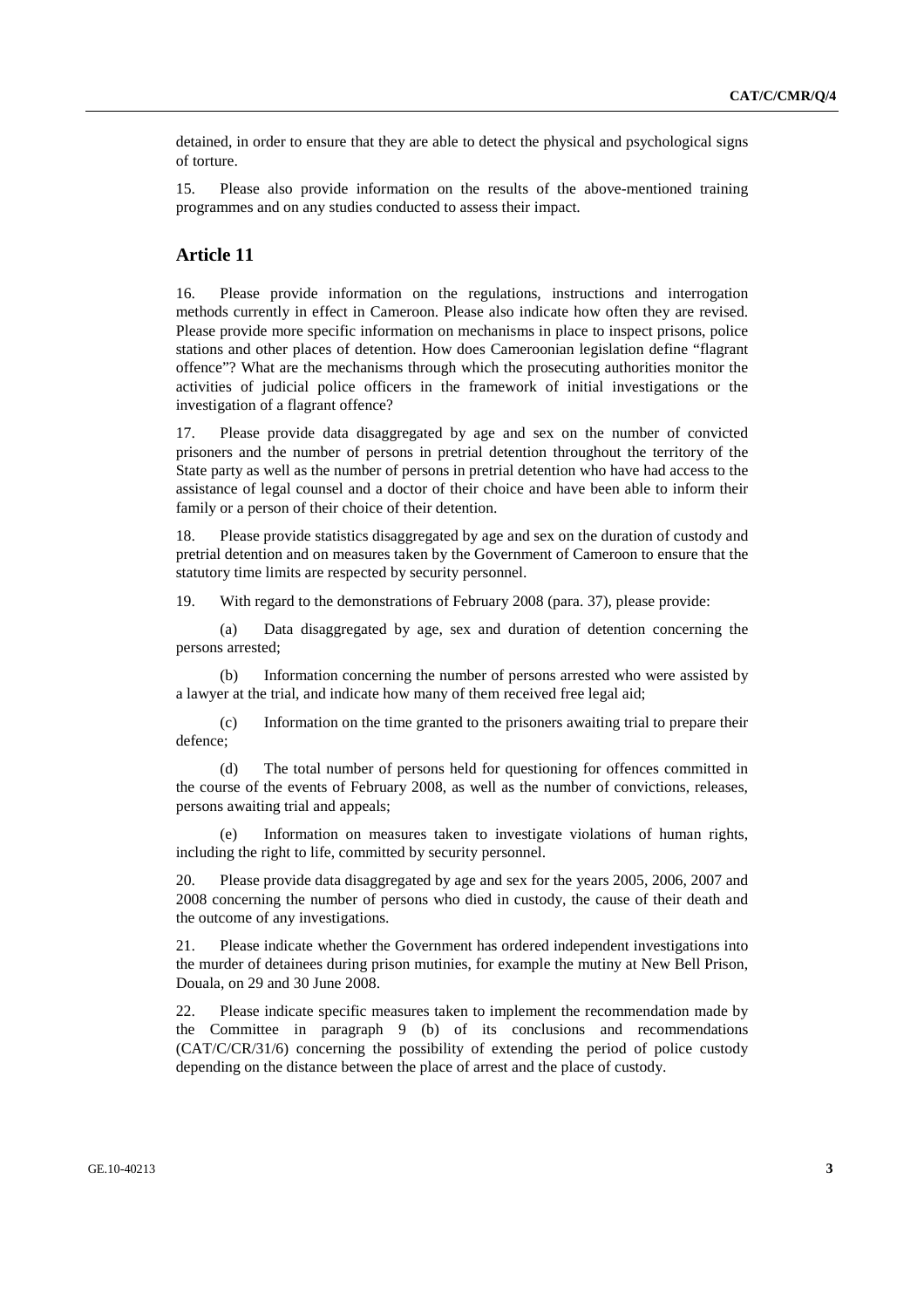# **Articles 12 and 13**

23. Please provide additional information on the "rapid response battalion", the special unit set up to combat banditry and highway robbery (para. 99):

(a) Who is responsible for this unit;

 (b) What measures have been taken by the Government to investigate allegations of torture levelled against the battalion;

Have there been any convictions of persons belonging to this special unit following accusations of torture or cruel, inhuman or degrading treatment?

24. Please indicate:

 (a) What body or authority is responsible for judicial and administrative investigations of civil servants suspected of having committed acts of torture or cruel, inhuman or degrading treatment;

 (b) Whether the civil servants suspected of having committed acts of torture or cruel, inhuman or degrading treatment are suspended during investigation and trial as a preventive measure and whether they may resume their functions in their service once they have served their sentence or during a suspended sentence and, if so, for what period;

 (c) The administrative sanctions imposed on civil servants convicted of acts of torture or cruel, inhuman or degrading treatment;

 (d) The number of complaints against civil servants suspected of having committed acts of torture or cruel, inhuman or degrading treatment, as well as the number of investigations and convictions throughout the territory of the State party.

25. Please describe the administrative and judicial remedies available to detainees who claim that they have been victims of torture and the guarantees provided to fellow inmates who give testimony to ensure that they are not subjected to any reprisals. Please also describe the procedure. Please indicate whether complainants are transferred to places where they are protected from the alleged torturer. Please provide statistics on the complaints lodged and give examples of decisions handed down.

26. Is there a draft law on the protection of victims and witnesses? If so, please provide information on its content and any impediments to its adoption.

# **Article 14**

27. What specific measures have been taken by the State party to facilitate compensation of any victims? What is the procedure to obtain compensation in the event of torture, including rehabilitation measures? Is such compensation available only to nationals, or is it also available to other groups, such as refugees and non-nationals? Please indicate whether there have been cases where persons have received compensation following cases of torture or ill-treatment. If so, please indicate the amount that they received and the number of such cases and describe the type of violence to which the persons in question were subjected. Please indicate whether the State party makes physical, psychological and social rehabilitation services available to victims.

### **Article 15**

28. Paragraph 210 of the report of the State party indicates that, under article 315 (2) of the Code of Criminal Procedure, evidence obtained through torture is not admissible. Please